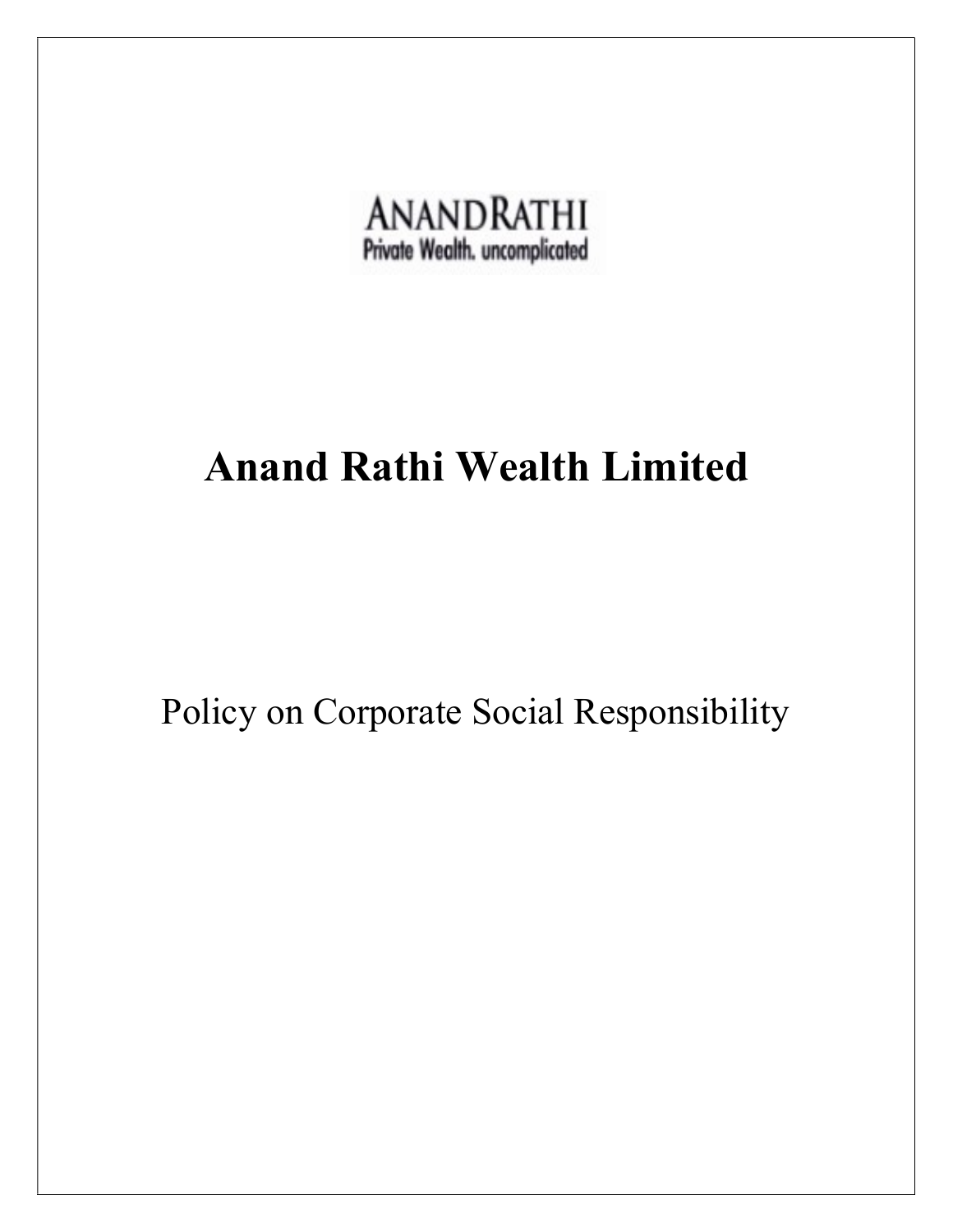# **Contents**

| Para<br>N <sub>0</sub> | <b>Index</b>                                      | Page<br>No.    |
|------------------------|---------------------------------------------------|----------------|
| 1.                     |                                                   | $\overline{2}$ |
| 2.                     |                                                   | 2              |
| 3.                     |                                                   | 3              |
| 4.                     |                                                   | 3              |
| 5.                     |                                                   | 5              |
| 6.                     |                                                   | 5              |
| 7.                     |                                                   | 6              |
| 8.                     | Monitoring, Reporting and Disclosure Requirements | 6              |
| 9.                     |                                                   | 7              |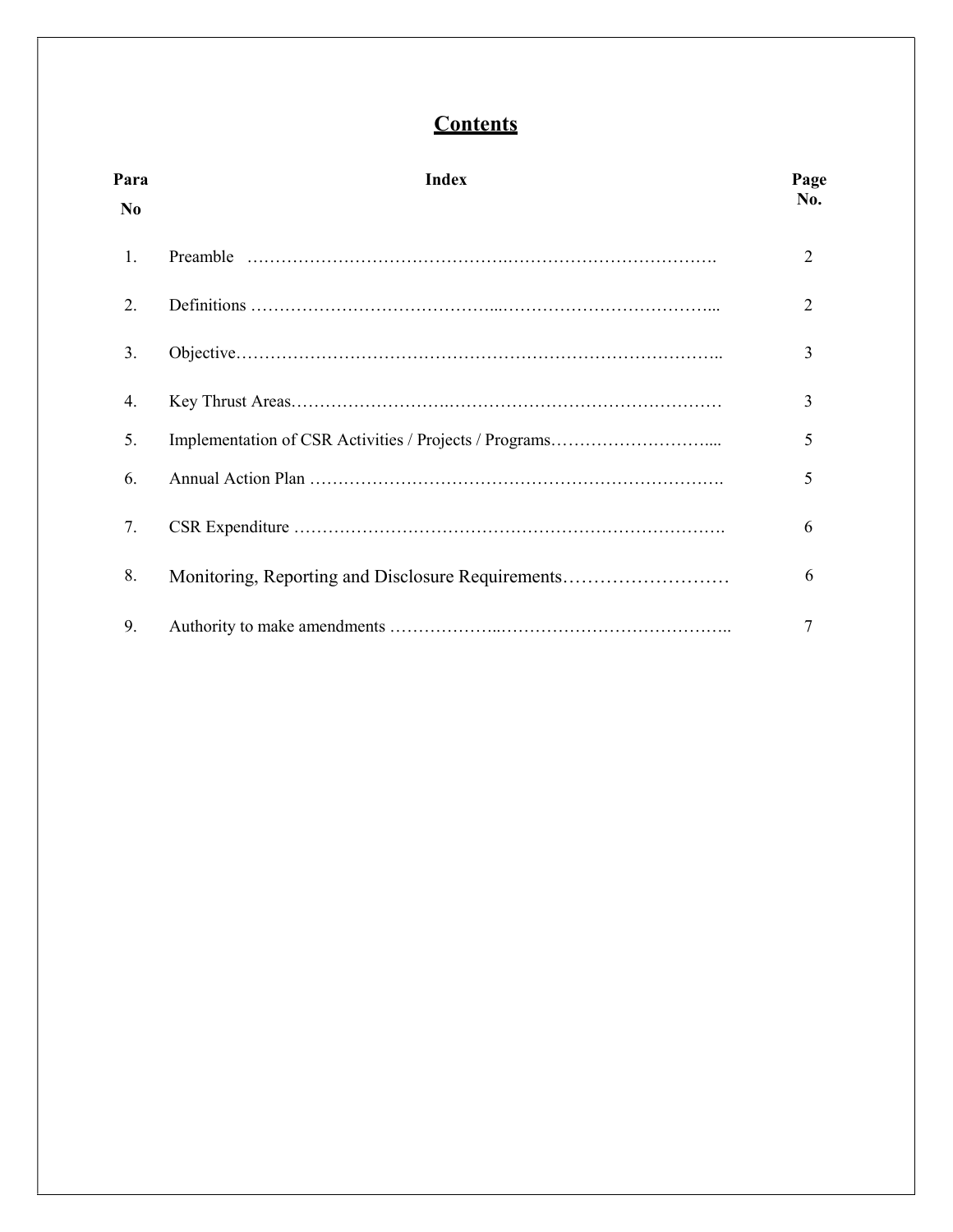#### 1. Preamble

As a responsible Corporate Citizen, Anand Rathi Group has always strived to make positive change in the society.Accordingly, the Board of Anand Rathi Wealth Limited ("Company")has adopted a Policy on Corporate Social Responsibility (hereinafter referred to as the 'CSR Policy'/'Policy'), as per the recommendation made by theCorporate Social Responsibility Committee of the Company.

The CSR Policy of the Company is applicable to all CSR projects/programs that the Company may or will undertake in future, in accordance with section 135 of the Companies Act, 2013 read with the rules made thereunder.

#### 2. Definitions

For the purposes of this policy

"Act" shall mean the Companies Act, 2013 and shall include any amendments made thereto.

"Average net profit" shall be net profit of the Company calculated in accordance with the provisions of section 198 of the Companies Act, 2013.

"Corporate Social Responsibility (CSR)": means the various social activities undertaken by a company pursuant to Section 135 of the Act and in accordance with the provisions of this Policy, but shall not include the following, namely:-

(i) activities undertaken in pursuance of normal course of business of the company:

However, any company engaged in research and development activity of new vaccine, drugs and medical devices in their normal course of business may undertake research and development activity of new vaccine, drugs and medical devices related to COVID-19 for financial years 2020-21, 2021-22, 2022-23 subject to the conditions that-

(a) such research and development activities shall be carried out in collaboration with any of the institutes or organisations mentioned in item (ix) of Schedule VII to the Act;

(b) details of such activity shall be disclosed separately in the Annual Report on CSR included in the Board's Report;

(ii) any activity undertaken by the company outside India except for training of Indian sports personnel representing any State or Union territory at national level or India at international level;

- (iii) contribution of any amount directly or indirectly to any political party under section 182 of the Act;
- (iv) activities benefitting employees of the company as defined in section 2(k) of the Code on Wages, 2019;
- (v) activities supported by the companies on sponsorship basis for deriving marketing benefits for its products or services;
- (vi) activities carried out for fulfilment of any other statutory obligations under any law in force in India;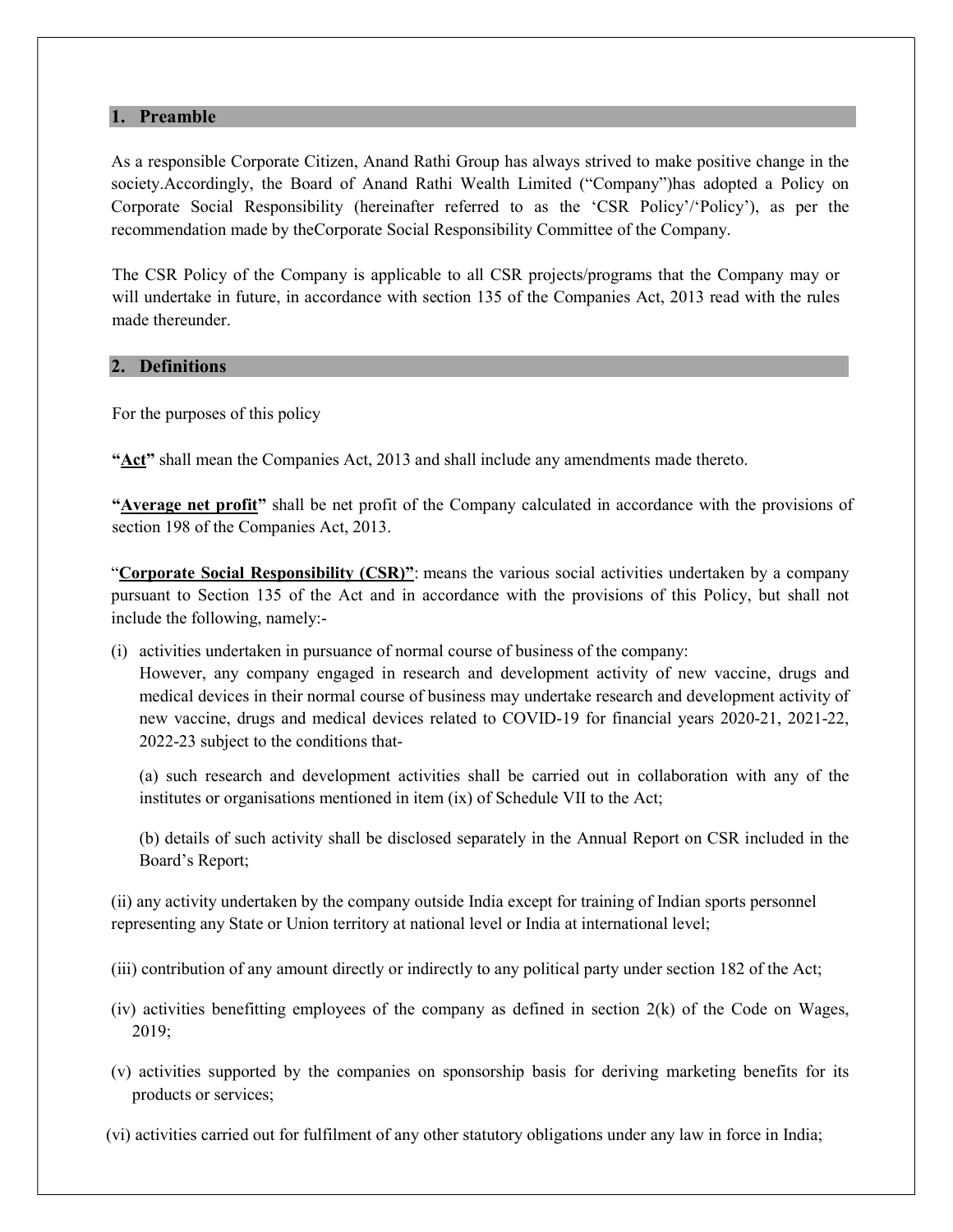"Corporate Social Responsibility Committee or CSR Committee or Committee" shall mean a Committee of the Board of Directors of the Company constituted pursuant toSection 135 of Companies Act, 2013 or any other regulations as may be applicable.

"Company or ARWL" shall mean Anand Rathi Wealth Limited, wherever it is referred to in the policy.

"Board" means Board of Directors of ARWL.

"Key Thrust Area" shall mean the areas identified under this policy (Clause 4) to be the focus areas for undertaking various CSR Programs.

"Minimum spending requirement" shall mean the minimum amount to be spent on CSR activities as prescribed under section 135 of the Companies Act 2013, and the rules made thereunder.

"Ongoing Project": means a multi-year project undertaken by a Company in fulfilment of its CSR obligation having timelines not exceeding three years excluding the financial year in which it was commenced, and shall include such project that was initially not approved as a multi-year project but whose duration has been extended beyond one year by the Board based on reasonable justification;

"Policy" shall mean the Policy on Corporate Social Responsibility of ARWL

"Rules" shall mean the Companies (Corporate Social Responsibility Policy) Rules, 2014 and shall include any amendments made thereto.

## 3. Objective

This Policy envisages:

- To lay down guidelines to embed CSR as an integral part of the business of the Company.
- To undertake various CSR projects/programs as identified under the Thrust Areas of this Policy, so as to enhance the quality of life and economic well-being of the communitiesaround the localities in which the Company operates and/or proposes to carry business.

#### 4. Key Thrust Areas

For the purpose of this Policy, the Company shallfocus primarily on following areas, while driving it's CSR projects/activities.

(i) Eradicating hunger, poverty and malnutrition, promoting health care including preventive health care and sanitation including contribution to the Swach Bharat Kosh set-up by the Central Government for the promotion of sanitation and making available safe drinking water.

(ii) promoting education, including special education and employment enhancing vocation skills especially among children, women, elderly and the differently abled and livelihood enhancement projects.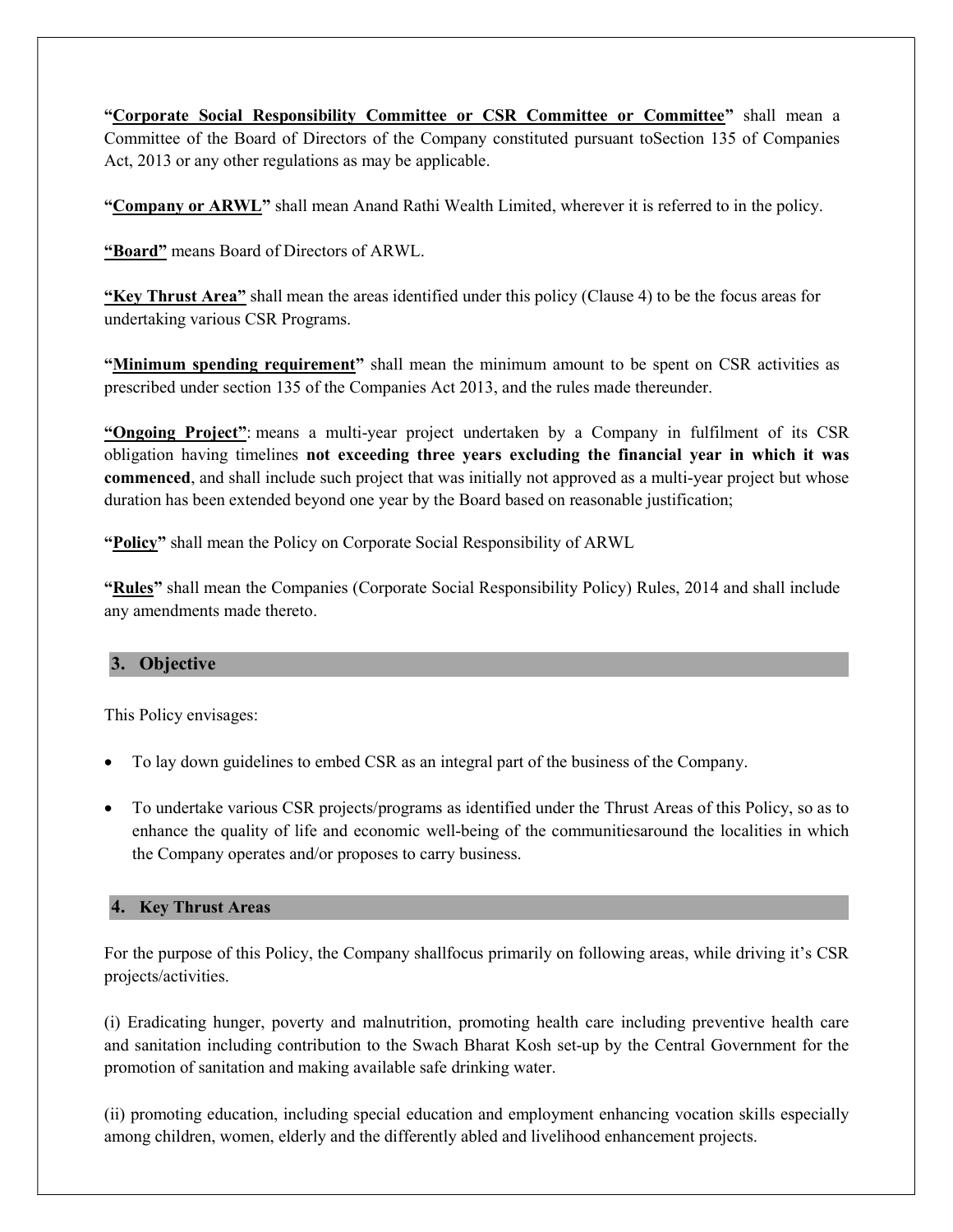(iii) promoting gender equality, empowering women, setting up homes and hostels for women and orphans; setting up old age homes, day care centres and such other facilities for senior citizens and measures for reducing inequalities faced by socially and economically backward groups.

(iv) ensuring environmental sustainability, ecological balance, protection of flora and fauna, animal welfare, agroforestry, conservation of natural resources and maintaining quality of soil, air and water including contribution to the Clean Ganga Fund set-up by the Central Government for rejuvenation of river Ganga.

(v) protection of national heritage, art and culture including restoration of buildings and sites of historical importance and works of art; setting up public libraries; promotion and development of traditional art and handicrafts;

(vi) measures for the benefit of armed forces veterans, war widows and their dependents, Central Armed Police Forces (CAPF) and Central Para Military Forces (CPMF) veterans, and their dependents including widows;

(vii) training to promote rural sports, nationally recognized sports, para-olympic sports and Olympic sports

(viii) contribution to the prime minister's national relief fund or Prime Minister's Citizen Assistance and Relief in Emergency Situations Fund (PM CARES Fund) or any other fund set up by the central govt. for socio economic development and relief and welfare of the schedule caste, tribes, other backward classes, minorities and women;

(ix)Contributions:

(a) Contribution to incubators or research and development projects in the field of science, technology, engineering and medicine, funded by the Central Government or State Government or Public Sector Undertaking or any agency of the Central Government or State Government; and

(b) Contributions to public funded Universities; Indian Institute of Technology (IITs); National Laboratories and autonomous bodies established under Department of Atomic Energy (DAE); Department of Biotechnology (DBT); Department of Science and Technology (DST); Department of Pharmaceuticals; Ministry of Ayurveda, Yoga and Naturopathy, Unani, Siddha and Homoeopathy (AYUSH); Ministry of Electronics and Information Technology and other bodies, namely Defense Research and Development Organisation (DRDO); Indian Council of Agricultural Research (ICAR); Indian Council of Medical Research (ICMR) and Council of Scientific and Industrial Research (CSIR), engaged in conducting research in science, technology, engineering and medicine aimed at promoting Sustainable Development Goals (SDGs).

- (x) Rural development projects
- (xi) Slum area development.

Explanation.- For the purposes of this item, the term `slum area' shall mean any area declared as such by the Central Government or any State Government or any other competent authority under any law for the time being in force.

(xii) disaster management, including relief, rehabilitation and reconstruction activities.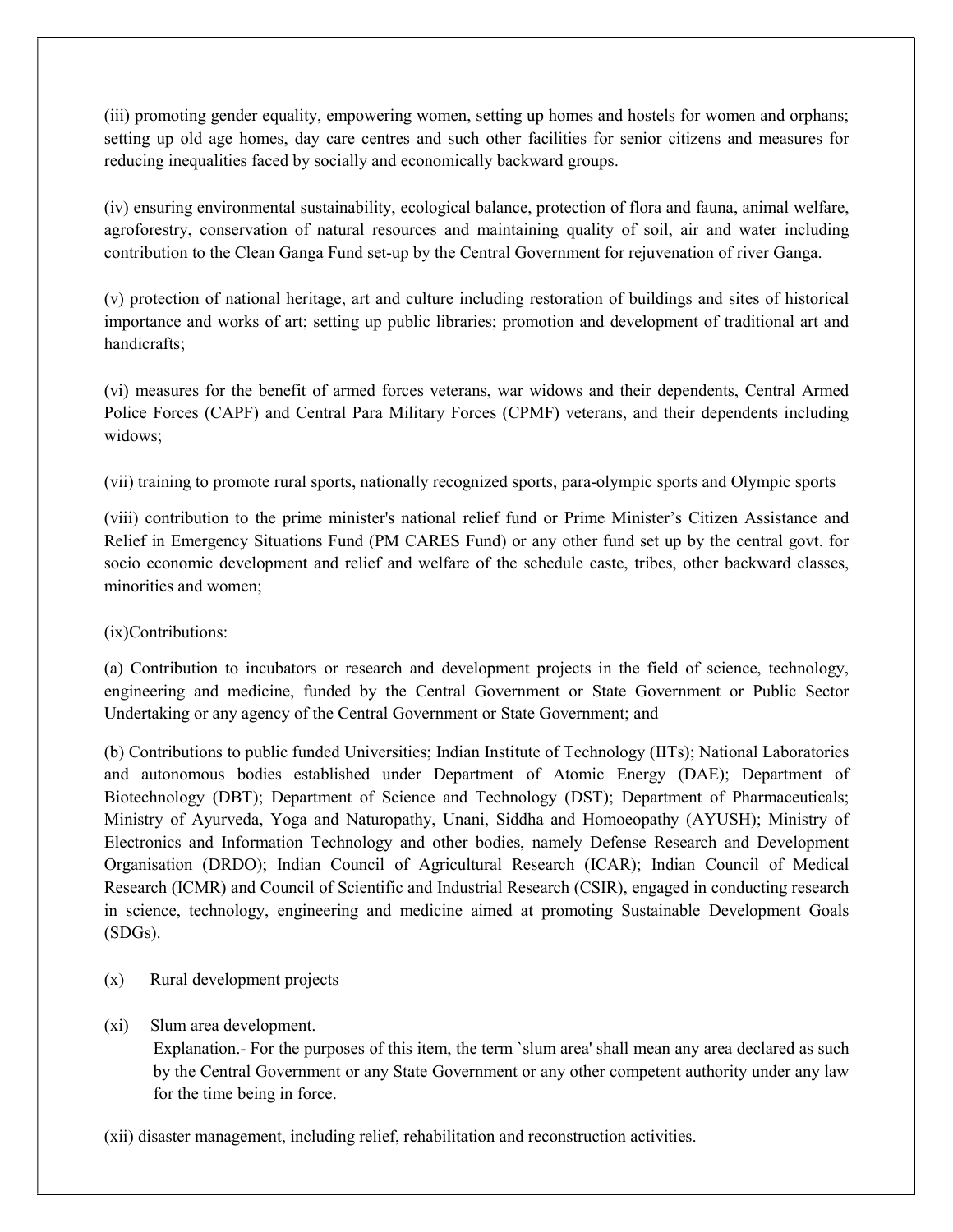#### 5. Implementation of CSR Activities/Projects/Programs

Subject to recommendation by the CSR Committee and approval by the Board,the CSR Project/Program, may be undertaken by the Company either by itself or through other entities, as follows –

- (a) a company established under section 8 of the Act, or a registered public trust or a registered society, registered under section 12A and 80 G of the Income Tax Act, 1961 (43 of 1961), established by the company, either singly or along with any other company, or
- (b) a company established under section 8 of the Act or a registered trust or a registered society, established by the Central Government or State Government; or
- (c) any entity established under an Act of Parliament or a State legislature; or
- (d) a company established under section 8 of the Act, or a registered public trust or a registered society, registered under section 12A and 80G of the Income Tax Act, 1961, and having an established track record of at least three years in undertaking similar activities.

Note: For the purpose of engaging other entities as referred above, the company shall tie up with only those other entities, which are registered with the Central Government pursuant to Companies (Corporate Social Responsibility Policy) Rules, 2014

#### 6. Annual Action Plan

The CSR Committee shall formulate and recommend to the Board, an annual action plan in pursuance of thisCSR policy, which shall inter-alia include the following: –

- (a) the list of CSR projects or programmes (as selected from the Key Thrust Areas) proposed to be undertaken by the Company;
- (b) the manner of execution of such projects or programmes;
- (c) the modalities of utilisation of funds and implementation schedules for the said projects or programmes;
- (d) monitoring and reporting mechanism for the said projects or programmes; and
- (e) details of need and impact assessment, if any, for the said projects .

The Board may alter such plan at any time during the financial year, as per the recommendation of theCSR Committee, based on the reasonable justification to that effect.

### 7. CSR Expenditure

CSR expenditure shall include all kinds of expendituretowards CSR Projects including creation, acquisition of capital assets, contribution to corpus ofCSR projects or programs as approved by the Board on the recommendation of the CSR Committee.Expenditures falling outside the scope of the Key Thrust Areas, shall not be considered as CSR expenditure under this Policy. It may be noted that the administrative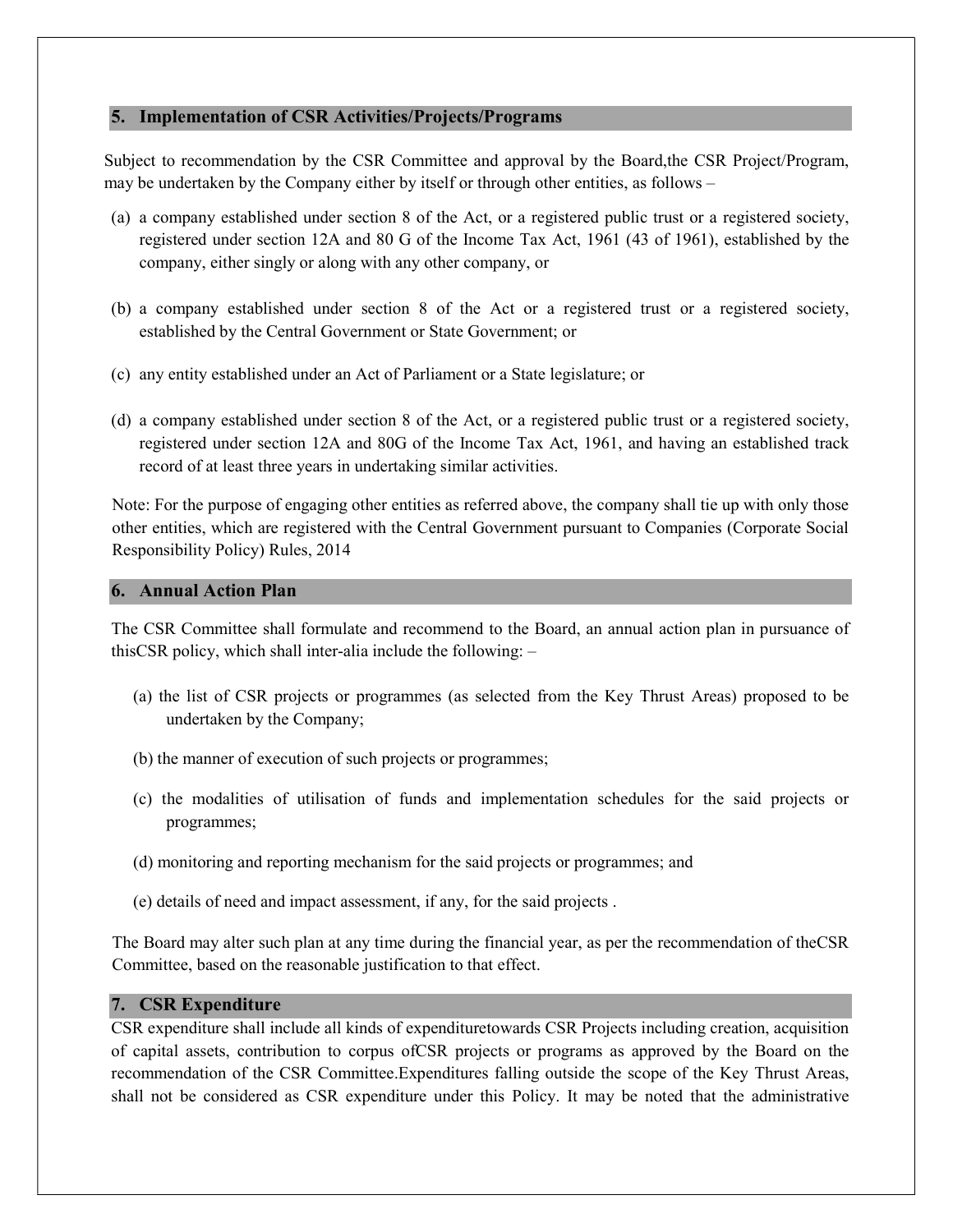overheads for any financial year shall not exceed five percent of total CSR expenditure of the company for the respective financial year.

The prescribed minimum amount to be spent on CSR (at present 2% of average net profits) shall be calculated in accordance with the provisions of the Act and Rules made thereunder. However, the Board, on the recommendation of CSR Committee, can approve higher amounts, as it may deem fit, from time to time.

If the Company spends in excess of prescribed minimum amount, such excess amount may be set off in three immediately succeeding financial years or such more number of financial years, as may be prescribed from time to time. The Board shall pass necessary resolution to this effect, in the absence of such resolution, the entire amount shall be considered to have spent for the same financial year only.

Subject to above, and, unless the unspent amount relates to any ongoing project undertaken by the Company, the Company shall transfer such unspent amount to a Fund specified in Schedule VII, within a period of six months of the expiry of the financial year.

Any amount remaining unspent, pursuant to any ongoing project, fulfilling such conditions as may be prescribed, undertaken by a company in pursuance of this Policy, shall be transferred by the company within a period of thirty days from the end of the financial year to a special account to be opened by the Company in that behalf for that financial year in any scheduled bank to be called the "Unspent Corporate Social Responsibility Account", and such amount shall be spent by the company in pursuance of its obligation towards the Corporate Social Responsibility Policy within a period of three financial years from the date of such transfer, failing which, the company shall transfer the same to a Fund specified in Schedule VII, within a period of thirty days from the date of completion of the third financial year.

Notwithstanding above, any surplus arising out of the CSR activities shall not form part of the business profit of a company and shall be either:

- a) ploughed back into the same project or
- b) shall be transferred to the Unspent CSR Account and spent in pursuance of CSR policy and annual action plan of the company or
- c) be transferred to a Fund specified in Schedule VII, within a period of 6 months of the expiry of the financial year.

#### 8. Monitoring, Reporting and Disclosure Requirements

The CSR Committee shall meet periodically inter alia to review the progress of CSR Projects/ Programs as per the Annual Action Plan approved by the Board and report to the Board in case of any deviations, shortcomings etc.

The Board from time to time satisfy itself that the CSR amount so disbursed has been utilized for the purpose, for which it was approved. The Chief Financial Officer or the person responsible for financial management shall certify to the Board/CSR Committee, at regular intervals, that the CSR funds have been utilised for the purposes and in the manner as approved by the Board.